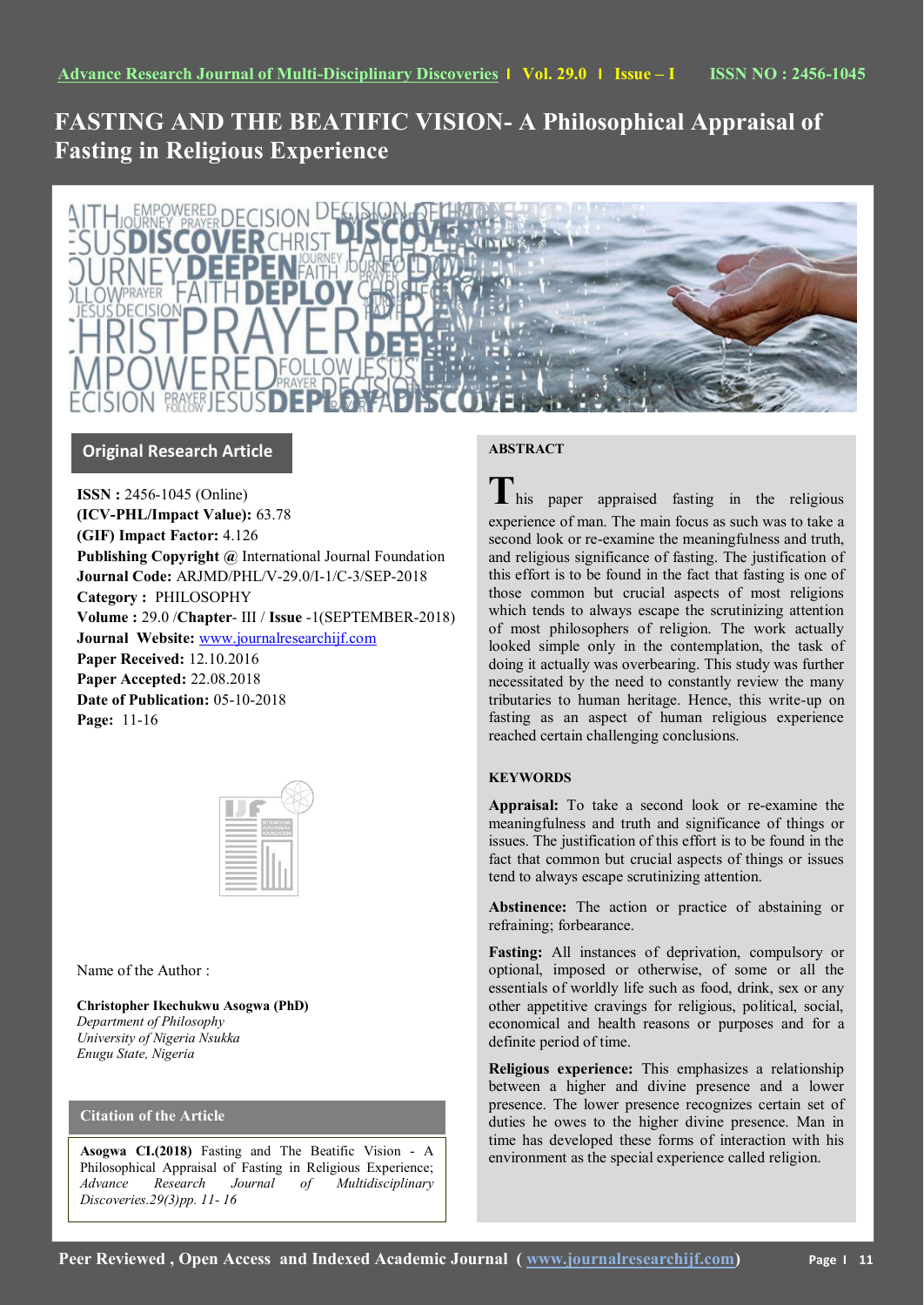### **I. INTRODUCTION**

According to Agha in *The New Meaning of Fasting in Our Age* (1992: 2), fasting signifies "either a compulsory or voluntary deprivation of food and drink and even of sexual relationship for even one or two days; often it is undertaken for religious purpose". This definition though encompassing and farreaching in our search for a genuine philosophical appraisal of fasting as an aspect of religious experience is defective. One must be earnest in pointing out that other than fasting for one or two days people in certain cases fast for half the day, three days, a month, etc. depending on the situation and purpose. The other way round, restricting the motive behind fasting to religion only even though this religious aspect is the chief focus of this piece is narrowing too much a widely embracing concept. In other words, other than religious motives for fasting, it could also be undertaken for political, social, economic and health reasons as such. Hence,

> In a medical context fasting may refer to (1) the metabolic status of a person who has not eaten overnight, and (2) to the metabolic state achieved after complete digestion and absorption of a meal. Several metabolic adjustments occur during fasting, and many medical diagnostic tests are standardized for fasting conditions. For most ordinary diagnostic purposes a person is assumed to be fasting after 8-12 hours. Many of the metabolic shifts of fasting begin as absorption of a meal is complete (typically 3-5 hours after a meal); "post-absorptive state" is synonymous with this usage, in contrast with to the "post-prandial" state of ongoing digestion. A diagnostic fast refers to prolonged fasting (8-72 hours depending on age) conducted under medical observation for investigation of a problem, usually hypoglycemia. Finally, extended has been recommended as therapy for various conditions by physicians of most cultures, throughout history, from ancient to modern. (*Wikipedia,* 2010)

In view of the above a more embracing definition of fasting could be put as all instances of deprivation, compulsory or optional, imposed or otherwise, of some or all the essentials of worldly life such as food, drink, sex or any other appetitive cravings for religious, political, social, economical and health reasons or purposes and for a definite period of time. This is more so since the fasting condition starts when one restricts supply of glucose to the body in any form for a period beyond four hours. When this happens the person"s body functions are sustained from glycogen which is stored around the liver.

#### **II. ORIGIN OF FASTING**

Many resources, in the forms of human and material resources, have been committed into unraveling the origin of fasting. The efforts so far have more or less proved futile because of the mythical nature of stories of its origin. In view of this it was deemed necessary in this write-up that, as it has been variously contended, two of these theories by different schools of thought be briefly represented here. One such school has it that fasting has its origin in the custom of leaving some or all the essentials of worldly life such as food, drink and sex or any other appetitive cravings for religious, political, social, economical and health reasons or purposes and for a definite period of time for the dead so that they can make use of them. However, another school of thought has it that fasting had its origin in the discovery of the ancient man that abstinence from food, drink, sex, etc. could induce a state of susceptibility to states of consciousness, like dreams, in which the realities of the spiritual realm could be directly apprehended (Agha: 1992, 2). ). It is evident that fasting must have been with man for far longer a time than known but there is no doubt that the second school of thought as above represented holds more water than the other schools, in its position.Evidence from psychology and other relevant studies have represented the deprived organism as having always been

fasting has been used from Biblical times through the modern world to help purify and heal the body. It can help detox your liver, kidneys and digestive track. It also encourages you to rethink your eating habits. When you fast for just 24 hours and you are really committed to it, you would be shocked to discover how many times you habitually reach for food. (Adams: 2010, Part 6),

No doubt, some negative effects of fasting are on the record. Fasting, depending on the degree has been known to induce negative health conditions such as electrolyte imbalance, thinning of hairs, lanugos, cardiac arrhythmia and renal failure and in very extreme cases mental conditions or disturbances such as Anorexia Nervosa. But, as may have been elsewhere stated, the health values of fasting cannot be over emphasized because of its effectiveness in the reduction of the risk of cancerous infections, cardiovascular diseases, diabetes, insulin resistance, immune disorders, slowing of the ageing process and increased life span.

#### **III. FASTING AND/OR ABSTINENCE**

**ADVANCE RESEARCH JOURNAL OF MULTIDISCIPLINARY DISCOVERIES**

 $\frac{1}{\mathbf{C}}$ ₹ E

EINM

 $\overline{a}$ 

**DISCOVERI** 

TIDISCIPLINARY

According to *The New Grolier Webster International Dictionary of English Language vol. I* to "to fast means to abstain from food beyond the usual time, to go hungry, to abstain from food, or particular types of food voluntarily, especially for religious reasons or to lose weight"(2006: 236). On the other hand *The Oxford English Dictionary* sees abstinence as "the action or practice of abstaining or refraining; forbearance" (2005: 405). From the foregoing it is obvious, as evident, that the ambiguity imbedded in the word "fasting" would not make one see clearly the difference between the term fasting and its seemingly synonym "abstinence". However this study seriously contends that fasting could be differentiated from abstinence. One can abstain from certain foods, drinks and other things without really fasting even though such abstinence is voluntarily done. A practical example might suffice here. In real life aggrieved persons, bereaved persons and sick persons may abstain from foods, drinks and other things but which has nothing to do with fasting. Hence, "this is done more for loss of appetite and a conventional way of showing how deeply inflicted the one is" Ezeja Ozioko in *An Oral Interview* (2009: 2.30pm  $20^{th}$  May).

Take also the case of people, who abstain from eating of things that are regarded as totems. Obviously, one abstains from eating such things because to do so would culminate in a taboo. Thus, abstinence is different from fasting if for instance one has to abstain from the eating of monkey meat because one"s clan does not eat monkey meat or anything that came in contact with monkey meat as such would have been contaminated.

Furthermore, a person who is fasting expectedly takes nothing while the fasting lasted otherwise the fasting would have been violated. On the other hand, one who is abstaining from one thing at a time can make do with another at the same time. I had a friend who does not take any food made of Dawa (wheat). Whenever we had such meals he abstained but at the same time availed himself of any other food in the house.

One thinks that the above would be enough to distinguish fasting from total or partial abstinence. From the above one can safely conclude that all fasting is abstinence but not all abstinence is fasting. At least this is always manifest in African Traditional Religion as well as in Christianity just as one cannot rule out its existence in other major religions of the world. Let us now examine fasting in Christian and African Traditional Religions in turn.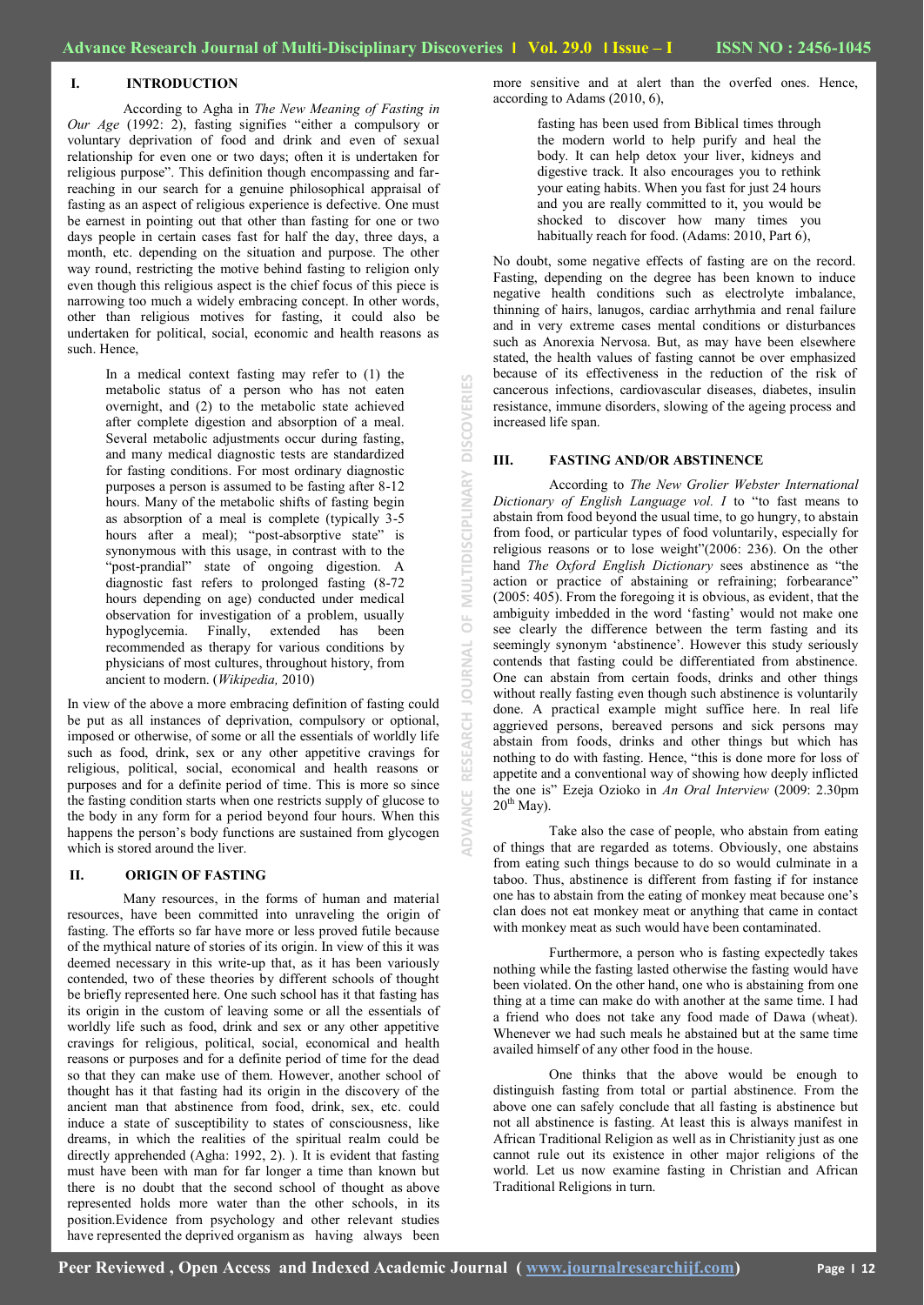**ADVANCE RESEARCH JOURNAL OF MULTIDISCIPLINARY DISCOVERIES**

 $\overline{0}$ 

RNAL

RESEARCH

ANCE

MULTIDISCIPLINA

DISC ř

#### **IV. FASTING IN RELIGIONS**

For the purpose of this study fasting in Christianity and African Traditional Religions would be examined. To the Christian, fasting is concomitant with prayer. This is evident from the New Testament of *The Holy Bible (NIV)*, where Jesus told his disciples that with faith as tiny as the mustard seed, they could tell a mountain to move from this place to another and it shall be done (Mathew 17: 20). He also went further to tell them that they can achieve the seemingly incredulous and incredible but credible feat only with prayer. This prayer I contend to be effective must be complimented with fasting because according to Agha, "the combination of fast, prayer and alms-giving is said to be one of the most effective ways of pleasing God" (1992: 92). This is the only road to faith and is primarily important for with faith in God according to Christian faithful nothing is impossible.

It is true that Christ as the founder of Christianity did not as such institute fasting but he made it a voluntary act as indicated in his answer to the question from the Pharisees as to why it was that his disciples did not fast. To this question he gave the answer that "the guests cannot fast when the bridegroom is still with them and that behold time shall come when the bridegroom is taken away then they shall fast" (Holy Bible (NIV), Mathew 9: 15). But fasting in the Judaic religions before the birth of Christ was not always a voluntary issue. It was sometimes authoritative. This however does not cancel out the voluntary nature of fasting. The instances of fasting willingly and willy-nilly run through the entire gamut of the old testament of the Christian bible hence "on the tenth day of the seventh month you must fast and not do any work" (Holy Bible (NIV), Lev.16: 29). Also Saul commanded his people while he was fighting the Philistines thus, "cursed be any man who eats food before evening comes before I have avenged myself of my enemies" (Holy Bible (NIV), I Sam.14: 24). Other examples abound but this is enough to denote authoritative forms of fasting.

Even though in the New Testament Jesus made fasting private and a voluntary act as when he exhorted the apostles that when one fasted he must not look gloomy and withdrawn but should anoint his head and look cheerful for his father who sees in the secret would reward the one as such, the Old Testament notion of authoritative undertone of fasting is still strongly haunting the modern Christian church. This is evident in the Catholic Church, for instance in declaring authoritatively that all must fast during the Lenten season and any other day chosen as such probably for reasons extra-religious. The papists are extremely dictatorial as they go to the extent of prescribing what should or should not be eaten in periods of fast, the length of time and compulsory committal of savings made from fasting and abstinences to the use of the church or other specified uses. These were what revolutionary Christians like Calvin, Martin Luther King Jr., Cartwright, etc. opposed vehemently.

Fasting in the Christian religion has acquired further connotations in the recent past. It becomes extra-religious especially political when a fast is proclaimed to God in order to achieve political motives. The example of this was when Nigeria was allegedly enlisted into the membership of Organization of Islamic Countries. Fasting was frequently organized to make effective prayers and supplications before God in order to avert what was thought to be a political decision in a religious affair. Also cases of hunger strikes by mainly political prisoners abound which are extended notions of fasting but not exactly for religious purposes.

It is also imperative to note that in Christian religion fasting alone cannot make one attain forgiveness of sins as well as other reasons behind all religious fasting. One must have to fast and pray. Fasting is only a way of tormenting ourselves before God to let him give ear unto our yearnings and prayer. Though this has at various times been questioned by some Christian fundamentalists they need not because "every Christian should not only be a fasting child, but also a praying

child of the living God, because through prayer a progressive relationship with God in Christ is maintained and ultimately control all the believers' life" (Agha, 1992: 88).

Fasting in the Christian religion should not only be observed in prayer but also in humility, alms giving, scripture reading and strict observance of the laws of fasting as set down in the bible for unto the bible we have been commanded neither to add nor to subtract and that all our answers be yea, yea and nay, nay for anything above this is from evil.

As has been emphasized before, all forms of fasting is a process of humiliating oneself before God in order to attain his mercy and through fervent prayer. But regrettably, as some would have it, fasting in African Traditional Religion is not as manifest as it is in Christianity. According to Ezeja Ozioko in *An Oral Interview (2009: 2.30pm 20<sup>th</sup> May)*, fasting in African Traditional Religion is purely religious. All fasting is geared towards restitution, that is, revitalization or restoration of vital forces through the lesser gods and even through the supreme deity. This restoration of vital force could be individual or general. He went further to give me an instance of when the community was plagued with deaths, poor yields and sundry natural disasters like rainstorm, thunder and lightening, flood, etc. At that period according to him people only resorted to constant sacrifices, abstinences and fasting with prayers to the high gods through the divinities and lesser deities like Enyanwu, Abere Mkpukpu and Abere Otobo; later their appeal was extended to higher divinities like Nshi-ona, Ugwu-egu, Idenyi and Odo-Shire. On a personal note he told me a story of a Dibia who was investigating the cause of the illness of one of our brothers who did not take anything from sunrise to sunset but only followed the sun in its course with prayers and incantations. According to him the sun to the Dibia represented the visible aspect of God and as such his representative.

About people who do not eat when they are distressed, angry, over-joyed or bereft of very dear ones, whether these could be referred to as fasting, he was of the opinion that these are no clear cases of fasting hence they are only abstinences that in some cases, more so with the contamination of western religious fasting techniques, have acquired the status of a convention especially in the bereft person"s case. All these instances of people going without food as mentioned above are just clear cases of loss of appetite or dancing to conventions which are no rules as such.

However, he told me that there are cases where one who is visiting a diviner on an important issue is advised to abstain from certain types of foods and even sex. Also there are certain oracles in our community which it is the law that one must have abstained from contact with women for at least five days prior to its worship to enable one part-take. Furthermore, under certain rituals like making of strong charms and worshipping of strong deities one abstains from certain food items such as cocoa-yam, palm oil, etc. because these are believed to be effective in neutralizing forces. More so, some places have serious initiation rites that warrant abstinence and fasting.

What conclusions could one draw from the above? They are many. First, it is evident at least in traditional religions that individuals do not fast as such rather it is the diviner or dibia who is trying to restore the vital force of a stricken person (that is the one that is ill) that fasts to make his work of intervention on behalf of the stricken person effective and make his intervention more powerful. Second, it is evident that when the sacrifice involves the generality of the community no known instance could be recollected in ATR when a fast has been proclaimed. The general trend is that the chief priest to the deities concerned and other elders in the village abstain from things like sex before the ritual. Third, what obtains in ATR is more of abstinence than what could be purely construed as fasting by individuals. Generally, if individuals abstained they do so for special reasons other than that signified by the dictionary meaning of fasting.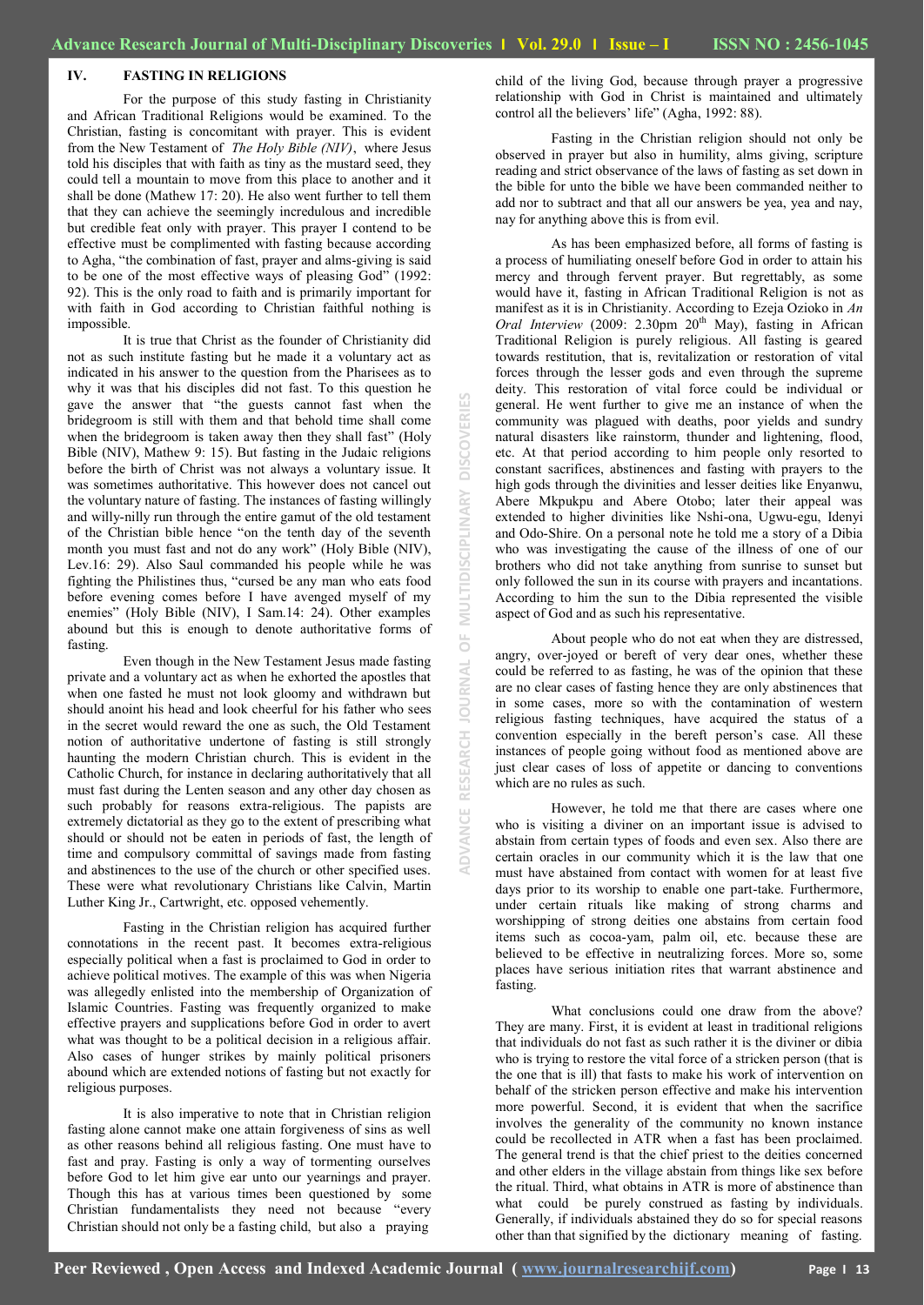**ADVANCE RESEARCH JOURNAL OF MULTIDISCIPLINARY DISCOVERIES**

 $\overline{0}$ 

**RNAL** 

DOI

**RESEARCH** 

**ANCE** 

E

**DISCOV** 

MULTIDISCIPLINARY

The real sense of fasting could be found among diviners, dibias, chief priests and his messengers and concerned and involved elders of one oracle or the other.

#### **V. APPRAISING FASTING IN RELIGIONS**

Fasting is genuinely and glaringly a feature of all religions without any exception. More often than not the distinguishing ground is the mode of fasting and the object of fasting. It is in this and only in this that fasting differs from religion to religion. Most religions have also always separated fasting from abstinence. This was why earlier in this study effort was made, for you to judge whether futile or successful, to define and explain fasting and abstinence because the two appear interwoven and the difference is not always clear.

Fasting, in religions, has always been and will always remain, for the religious, a way of humbling oneself before God or gods. It is the belief that fasting is done before a greater deity before whom one must bring oneself so low. Man sometimes needs the pity and compassion of this great deity which cannot be achieved without a humble approach which only fasting can bestow on man. In this the example of a person like Ahab in the old testament of the Christian religion readily comes to mind. Also the case of a son humbling himself before his father and the way his father would be readily moved to pity is one sure way of letting us know that by fasting we make our yearnings clear and distinct to God.

It is also common in religions that fasting alone is not effective. In most religions fasting is always to be combined with alms-giving, incantations and/or prayer. Most religions emphasize the voluntary nature of fasting. Irrespective of the fact that fasting in religions is voluntary the ideas of its voluntary but necessary conventions have made fasting appear to some people as if it were obligatory and/or compulsory.

In the Christian religion as in some other religions the generality of the people can fast at a time. This does not as such deny individual fasting but at some times in most religions representatives fast on behalf of individuals and even the generality of the people if the need arises where those being represented may have to contribute in kind or are believed to have given their assent or are not disposed.

In most religions there are specific times for fasting but the dictate of circumstance might necessitate the proclamation of fasting at any time. That is to say that even though Christians, have specific times of fasting like the Lenten period, good Friday, holy Thursday, and other such periods individuals and communities or groups may just as and at required periods proclaim a fast and fasting period.

It is also worthy of note that almsgiving is an integral part of fasting in most religions. However, because of differences in the economic systems almsgiving vary in importance from religion to religion. Because of the economic factor too in some religions all cases of abstinence amount to fasting but not so in some other religions. No doubt, abstinence could be for some other reasons other than religious, for instance when I abstain from any dish prepared with monkey meat I cannot be said to be fasting as such but only responding to taboos imposed customarily by totemism. Even Christian religion, popular for its many cases of conventional fasting have instances of abstinences which cannot be called fasting but which the modern churches are only too lukewarm to accept as such.

But, one must take Chukwulozie seriously when he writes,

So it will be the duty of the philosopher to explain the human aspects and the rational foundations on which religion is founded…. Among the revealed religions it is the duty of the philosopher to examine critically the claims of each religion as to the validity of its Revelation. ….The third duty which the philosopher has to discharge with respect to Religion is to dig into the content of

Religious doctrines in order to expose their nature and subdivisions clearly and show their application to daily life(1981: 31-32).

Therefore, in deeper philosophical reflection, the meaning and significance of fasting in the religious experience of man could be critically questioned on the grounds of meaningfulness of the religious experience and the relegation or nearly nil emphasis on the other forms of fasting that in the main underwrite fasting. Let us turn our attention to these since a closer look at these would bear out their relevance to the meaningfulness or otherwise of fasting.

#### Other Types of Fasting

There is medical fasting. In medical fasting, people for operation and other forms of surgery have always been restricted from eating for a period that would amount to fasting and or abstinence (usually overnight) to enable the anesthetics work well. Even after such surgery fasting and or abstinence is continued to enable faster recovery. It is also the case that in medics that people for cholesterol test are required to have fasted in order to establish a baseline.

There is also the therapeutic type of fasting. In therapeutic fasting, fasting is for healing purposes. Hence, people have fasted in order to get healed or cured of certain debilitating ailments for which there is no known direct cure. Fasting is a known treatment for obesity. Fasting is also used in blood sugar and insulin control. It is also the case that people have been advised medically to fast in order to detoxify their bodies while fasting is also regarded as a therapy for prolonging life span.

There is also political fasting. In political fasting, fasting is embarked on fasting for mainly political reasons. Such reasons could range from making the world aware of a situation that requires urgent attention. Two forms name of political fasting are hunger strike and sex strike. The efficacy of political fasting derives from its non-violent nature. People on political strike normally attract sympathy enjoy support of the people.

There is also the type of fasting known as spiritual fasting. This type of fasting is used to express what are most likely a very personal or small group spiritual beliefs and/or principles. This type of fasting more often than not has no political undertone. It is essentially not the same with religious fasting because spiritual fasting does not proclaim any form of religious experience on the public.

#### The Religious Phenomenon

In *Man and Moral* (Bittle: 1950:330) one reads "Religion is the sum of duties which obligate man to render homage to God as the Supreme Being and creator of man". In *A Modern Introduction to Ethics* (O"Connor in Munitz 1958:46) one also reads that "Religion is a social institution that embodies a code, a cult and a creed". Also in Chukwulozie"s *The Philosopher and Religion* (1981) "Religion may be defined as the totality of truths, laws and rites by which man subjects himself to the Supreme Being". In Ekpunobi and Ezeaku edited *Socio-Philosophical Perspective of African Traditional Religions* (1990:2) one reads the following compilation: Religion is the worship of higher powers from the sense of need, (Allan Menzies). Religion is a mental faculty or disposition which independent of sense or reason enables man to apprehend the infinite under different names and under varying guises (Max Muller). Religion is the consciousness of the highest social values (Edward Ames). Religion (is)… the feelings, acts and experiences of individual men in their solitude, so far as they apprehend themselves to stand in relation to whatever they call divine (William James).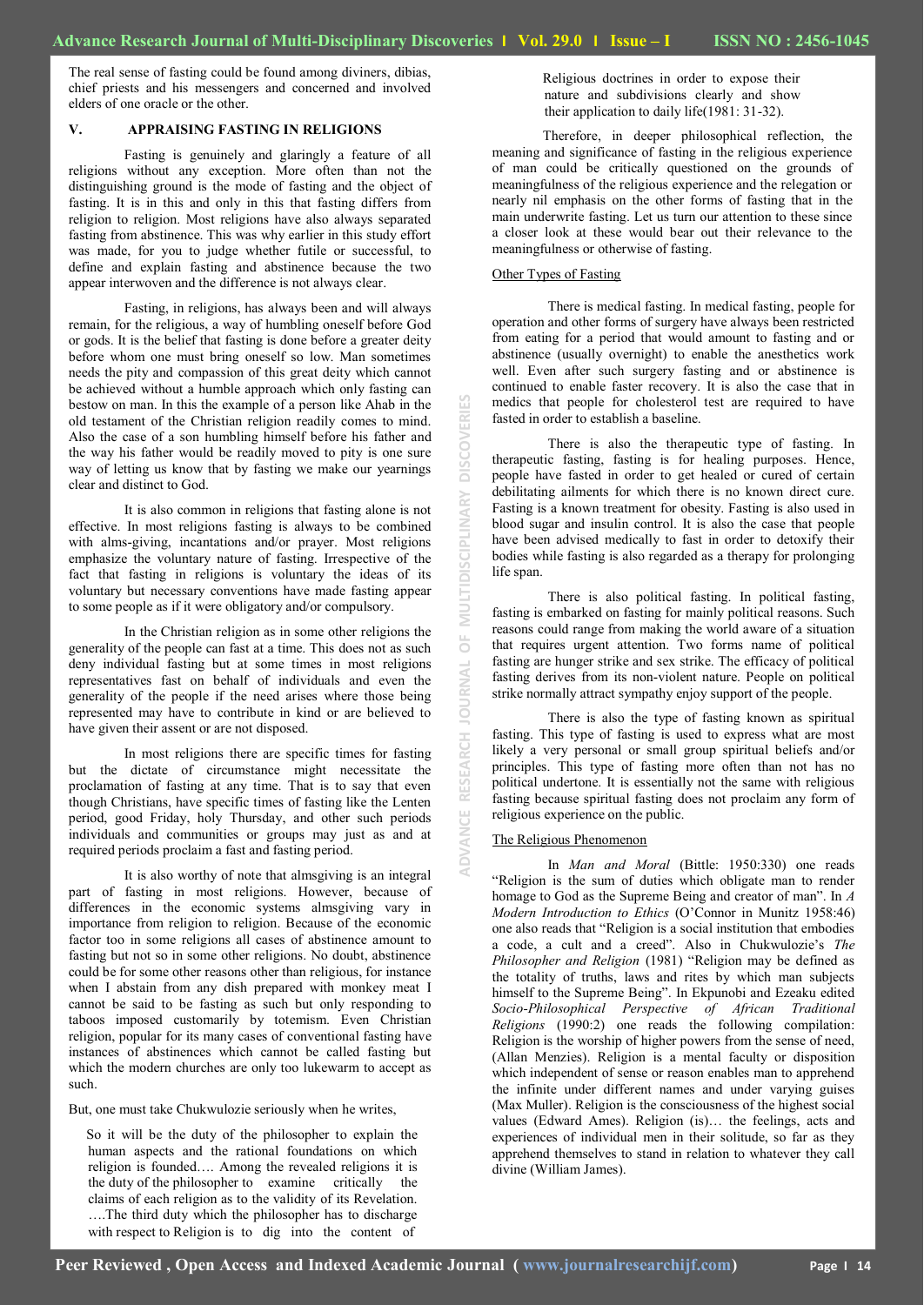**ADVANCE RESEARCH JOURNAL OF MULTIDISCIPLINARY DISCOVERIES**ö

The above are some definitions of religion. There is something essential in all of them-that religion is a social institution, an aspect of culture and an evolutionary trend. Yet there is another essential. Religion emphasizes a relationship between a higher and divine presence and a lower presence. The lower presence recognizes certain set of duties he owes to the higher divine presence. These summarize the religious phenomenon. Man in time has developed forms of interaction with his environment of which the religious experience is one as the special experience called religion, which could be true or false.

Hence, some approached the religious phenomenon negatively. The sociologists negate the religious phenomenon. The sociologists of our times and before us such as Emile Durkheim, Herbert Spencer and Karl Marx had an interpretation of God, (religion) that was too natural and mundane to be acceptable to a theist. The foundation of the sociologists' view of religion is the fact that society as an aggregate entity has a life of its own and wields a sort of control over the individual components that are not real; they are lacking but the society which is not tangible is realnot lacking. What the theory therefore holds is that religious feeling in man means being before a higher power which impresses its will on man as a moral imperative which signifies the presence of a greater environing reality. This greater environing reality is not super-natural being but natural facts of society (Hick: 1973:32). Therefore religion is reduced to the concept of social ritual that is natural in which man expresses his utmost regard for the society, which in turn offers him succor. Thus, the society becomes colossal in estimation and individuals are compelled in humility to be in obedience to it always. "The tribal customs, beliefs, requirements, and taboos are sovereign and bear collectively the awesome aspect of the holy" (Hick: 1973:32).

Sigmund Freud (1856-1939) negated the religious phenomenon. He was a psychologist, father of psycho-analysis. However, he is of immense import to any meaningful study of religion because of his contribution, which could not be reasonably ignored. Man was helpless in his view before nature"s ambivalence or dynamism. The most threatening were aspects of nature such as earth-quakes, floods, landslide, drought, diseases and death. Man desired to triumph over these. Freud then "regarded religious beliefs as illusions fulfillment of the oldest, strongest and most insistent wishes of mankind" (Hick: 1973:34). Thus man had to make mental impressions of these forces of nature which were trying to freeze and fizzle him out of existence. He personalized these forces by creating equivalent passions in his soul. These passions he could contend with-even appease if not subdueable. Thus, "if impersonal forces and destinies cannot be approached, they remain eternally remote… we can try to adjure them, to appease them, to bribe them, and, by so influencing them, we may rob them of part of their powers" (Strachey: 1961: xx1, 16).

Freud also accounted for the strength of the so-called religious feeling, the guilt feeling and obligation of obedience to the deity through the concept of Oedipus complex in *Totem and Taboo* (Hick: 1973:35). Therefore strength in the religious feeling becomes a product of sublimation of the primordial domestic struggle emanating from man"s natural passion for incest in the "primal horde". In this way he related also birth of Totemism as a religion-based on fear of domination and deprivation. Totemism in his view as a religion originated from the ritual by Oedipus in memory of his crime, repentance bid, and an attempt at peace making, submission and reconciliation. This, though, has not been able to clear up the ambiguity of man-son (Oedipus and his father"s) relationship. The son though afraid of his father now cares less for him but as a symbol. The ritual indicated a kind of remorse, repentance and submission by the son but also marks victory of the son over the father-still a way of pacifying or accommodative seeming insurmountable forces. Thus, religion as art, morality and politics is a kind of sublimation of the libido by the super-ego. It is "nothing but obsessional universal neurosis of humanity…a collective crime" (Stratehey: 1961: Xxi, 44).

Freidreich Nietzsche also negated the religious experience. The Nietzschean "God is dead" is almost regarded as a leitmotif in discussions of his views on religion but stopping at that had always not allowed many to glimpse his reason for negation of religion. Further he wrote "and we killed Him" (Nietzsche: The Joyful Wisdom). In his view man eliminated God as epitome of perfection and never pretended about that. Then as an arch-existentialist and (probably) atheist he proceeded: "How shall we be consoled for this? We murderers of murderers? He whom the world held to be most sacred and most powerful has bled on our knives. Who shall wash the stain of this blood from us? In what can we be purified? Is not the very greatness of this act too great for us? Must not we ourselves become Gods to seem worthy of it" (Nietzsche: *Joyful Wisdom*). Man in his view has to exist for himself or chose for himself what his essence should be since he had existence therefore hinging man"s hopes on an ideal which we stifled out of meaning is to say the least an aberration of thought. He stressed his non-interest in religious experience-God, immortality of the soul, etc. never interested him hence they in his view never deserved his attention.

Religion for him is a human invention but an invention of the weak against the super man. It is a slave morality. This in his view is particularly true of Christianity. In Christianity the weak, humiliated and oppressed project their ideals-weakness, poverty, resignation as that of all and as such oblige the strong, powerful and super-man into submission to this slave ideal. Christianity in his view equates all misery with goodness, poverty, weakness, sickness and need. Cursed, condemned. Internally unhappy, enemies of God, perverse, unsociable, etc are the powerful, the aristocrats, and the superman. By the way though, one really needs not doubt the effectiveness of this Neitzschean analysis of religion from the position of the supermen in the contemporary world of ours where supermen are heads, foundation members and front seat liners of most churches.

Then, to the Neo-positivists one must turn for further negation of the religious phenomenon. Negative approach to the issue of religious phenomenon owes much in its perpetuation to the schools of positivism and neo-positivism but to the later in the main. In the view of the neo-positivists, the beyond is a farce, moral and theological teachings are a kind nonsense and no respect for the transcendental (metaphysics). Philosophy in their conception is essentially linguistic analysis. Truth and falsehood consisted in linguistic analysis. Therefore logical demonstration and experimental verifiability become criteria for truth and falsehood, meaningful and nonsense propositions. Logical analysis or demonstration determines logical truths or falsehood. experimental verification determines factual truths and falsehood. Accordingly proposition are meaningless which could not scale this test. Accordingly proposition are meaningless which could not scale this test.

The neo-positivists have ultimately dismissed as nonsense and meaningless concepts such as religion, religious experience, language, statements, etc. concepts such as ethical concepts, esthetic concepts and metaphysical statements are not left out. These are not empirically verifiable or logically analyzable, say noting and have no objective value. "God exist" as a metaphysical and religious statement say nothing; it is neither true nor false. Propositions as regards religion, the religious phenomenon have no meaning and as such are snot worth the while.

This way, then a daring critic would bring to bear on fasting all he holds against the idea and the experience called religion. He can argue that fasting is a material or physical exercise limited to finite beings and since God is infinite he is not material and would obviously not even appreciate the thoughtful material mortifications in the same way.